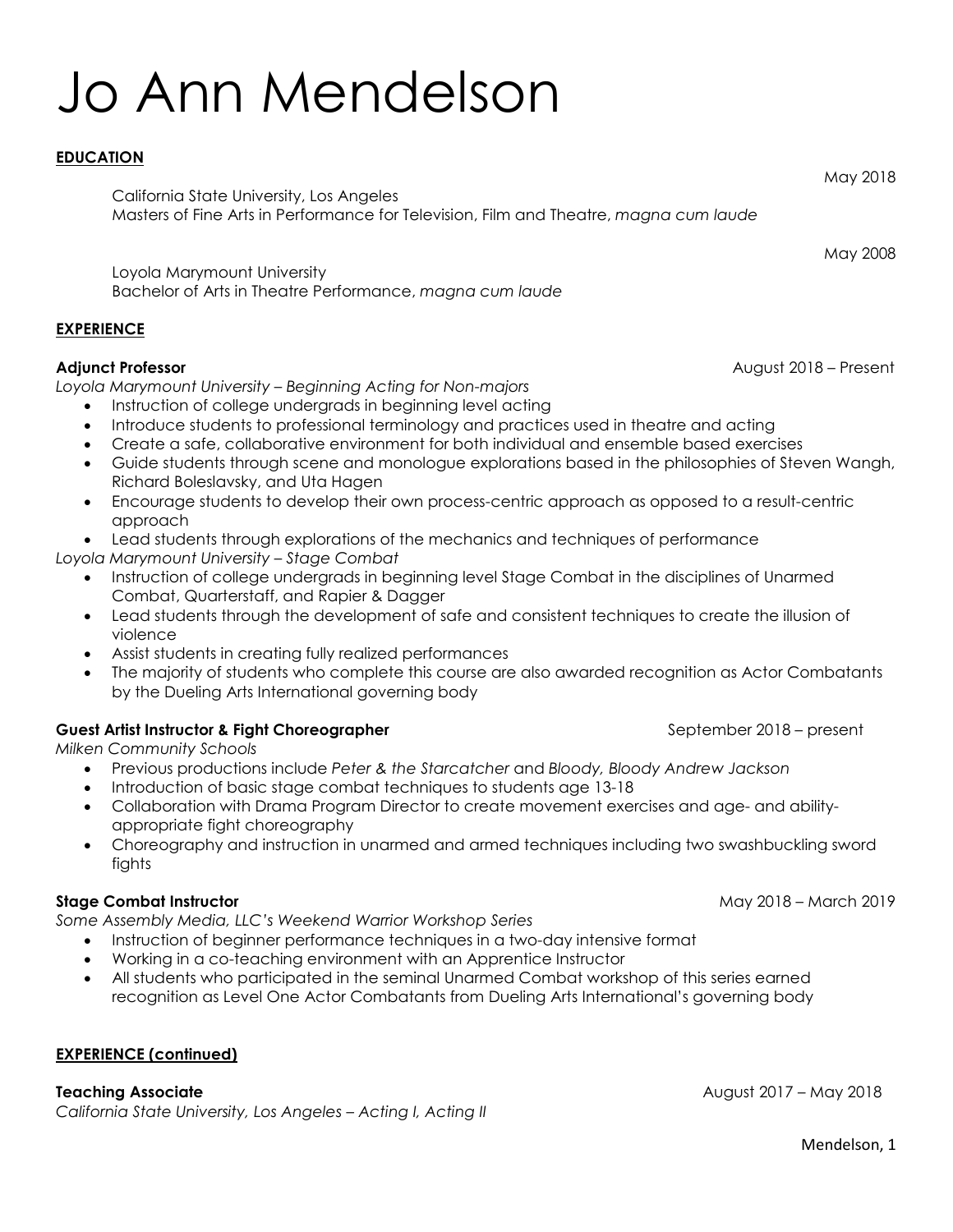- Instruction of college undergrads in beginning level acting classes in both Drama and Comedy, respectively
- Create a safe, collaborative environment for both individual and ensemble based exercises
- Guide students through scene and monologue explorations based in the philosophies of Steven Wangh, Richard Boleslavsky, and Uta Hagen
- Encourage students to develop their own process-centric approach as opposed to a result-centric approach
- Work closely with supervising instructors to develop pedagogy and monitor the classroom environment

# **Graduate Assistant** Fall 2017

*California State University, Los Angeles – Introduction to Drama*

- Assist lecturing professor with grading of written assignments for 90+ students
- Create deadline calendar and submission parameters for students
- Assist professor with proctoring of exams and other in-class responsibilities

# **Teaching Associate Trainee Spring 2016 – Spring 2017**

*California State University, Los Angeles – Acting I, Acting II*

- Work closely with instructors to become well versed in class structure, classroom management, student support, and lesson planning
- Lead classroom exercises with Teacher supervision and feedback
- Provide grading and feedback on written and performed assignments

*Los Angeles Repertory Theatre New Works Project*

- Instruct high school students in daily vocal and movement exercises
- Assist students in developing their own distinct voices as writers
- Direct students in originally written scenes and monologues
- Collaborate with fellow company members to tailor teaching strategies to each student's needs
- Experience working with marginalized students

# **Teacher's Assistant** Summer 2008 – Spring 2018

- Assistant to Loyola Marymount University's Theatre Department co-chair
- Responsible for assisting Stage Combat instruction during the course of standard semester-length and accelerated courses with up to 22 students
- Assist in 3 different class modules:
	- o Stage Combat Technique: covers unarmed, rapier and dagger, broadsword and quarterstaff techniques combined with text analysis of and practical application to both classical and contemporary drama
	- o Renaissance Drama in Action: combines theatre history, text analysis of classical drama and the practical application of stage combat techniques to performances of these works
	- o Commedia D'ell Arte and Shakespeare in Action: combines theatre history, texl analysis of Shakespearean scripts and the practical application of stage combat techniques to performances of these works as interpreted through Commedia D'ell Arte characters.
- The majority of students who complete these courses are also awarded recognition as Actor Combatants by the Dueling Arts International governing body

*The Stevenson School at Pebble Beach*

- Work with faculty to create presentations and performances which put Shakespearean texts into action
- Develop basic stage combat sword fighting workshops for grades 5-10
- Instruct students in age- and ability-appropriate stage combat techniques

# **EXPERIENCE (continued)**

**Guest Artist Instructor** Spring 2013 & Spring 2014

*California State Thespian Festival*

**Company Member Company Member** Spring 2015

**Guest Artist Instructor May 2016 May 2016 May 2016 May 2016 May 2016**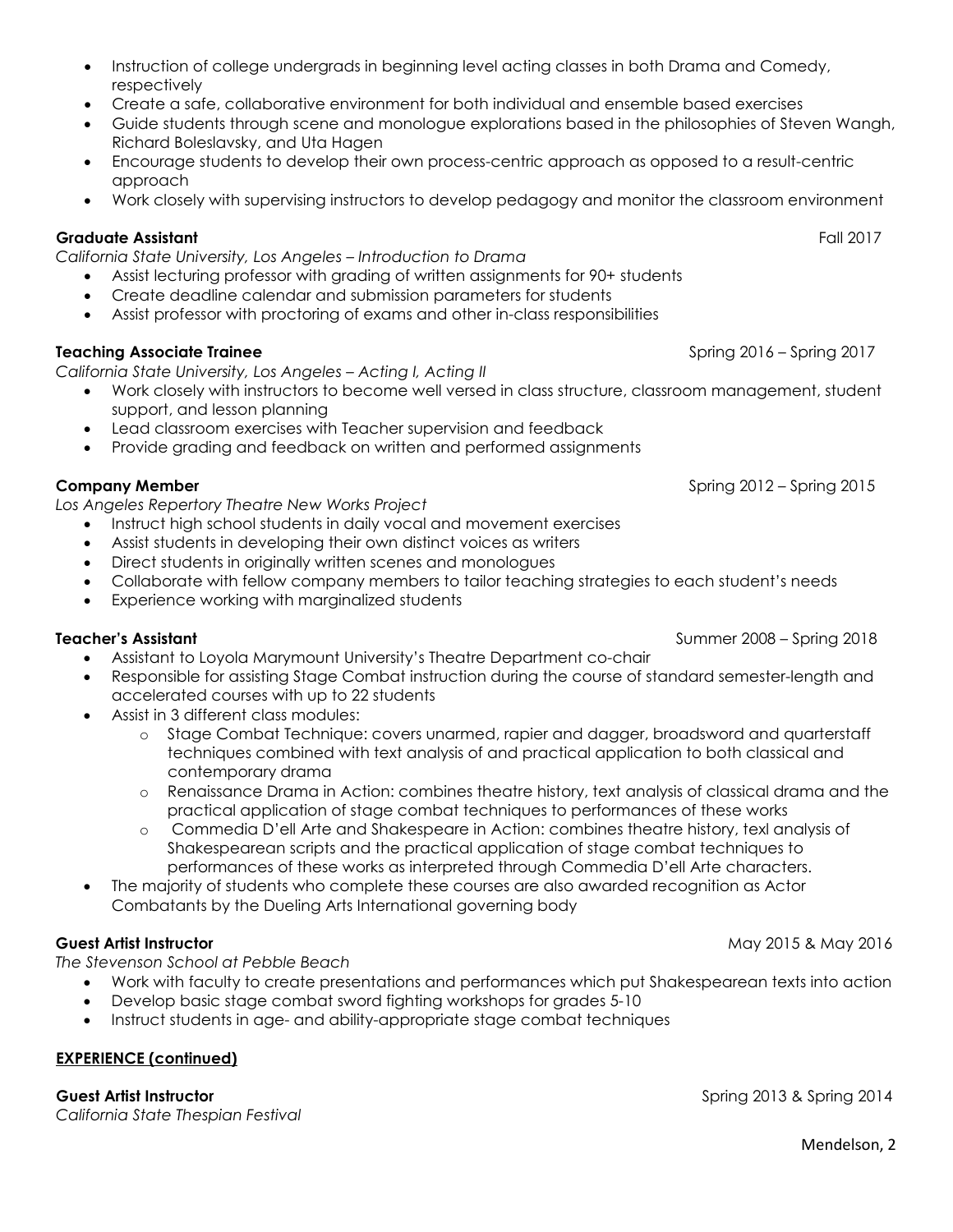• Invited to instruct stand-alone introductory workshops in stage combat for high school students selected from across the state of California as high level achievers in the performance arts.

*Crespi Carmelite Catholic High School*

- Work with faculty to direct extracurricular drama performances
- Instruct students in age- and ability-appropriate stage techniques for acting and stage combat
- Developed specialty workshop focused on integration of stage combat with Shakespearean text analysis

### **CERTIFICATIONS & UNION AFFILIATIONS**

**SAG-AFTRA** - *Union Performer since 2013*

**Dueling Arts International** - *Full Instructor since 2019*

**Dueling Arts International** *- Associate Instructor - 2013*

**Dueling Arts International** *- Intermediate Actor Combatant in all disciplines - 2013*

**Dueling Arts International** *- Beginner Actor Combatant in all disciplines - 2008*

### **ADDITIONAL TRAINING**

Intimacy Directors International Workshop Cal State LA Teachers Professional Development Workshop Dueling Arts International Fight Director Workshop Stephen Wangh, 2018 Gregory Hoffman, 2016 Advanced Acting Studio for Theatre Barry Gordon, 2016 Advanced Scene Study & Character Development Steve Rodriguez, 2008-2015 Foundations of Commercial Acting Theorem 2015 Commercial Acting, 2015 Audition Technique for Television and Film Meg Mormon & Sunny Boling, 2015 Improvisation 101, 201, & 301 The Upright Citizens Brigade, 2011-2012

## **AWARDS AND HONORS**

Nominee for Best Featured Actress in a Comedy or Musical Valley Theatre Awards Long Joan Silver, 2017 Irene Ryan Nomination The Kennedy Center American College Theatre Festival A Funny Thing Happened on the Way to the Forum, 2016 Hollywood Foreign Press Scholarship California State University, Los Angeles (1995), and the University, the State of January 2016

**Guest Artist Instructor** Spring 2013 – Summer 2014

Tonia Sina, 2018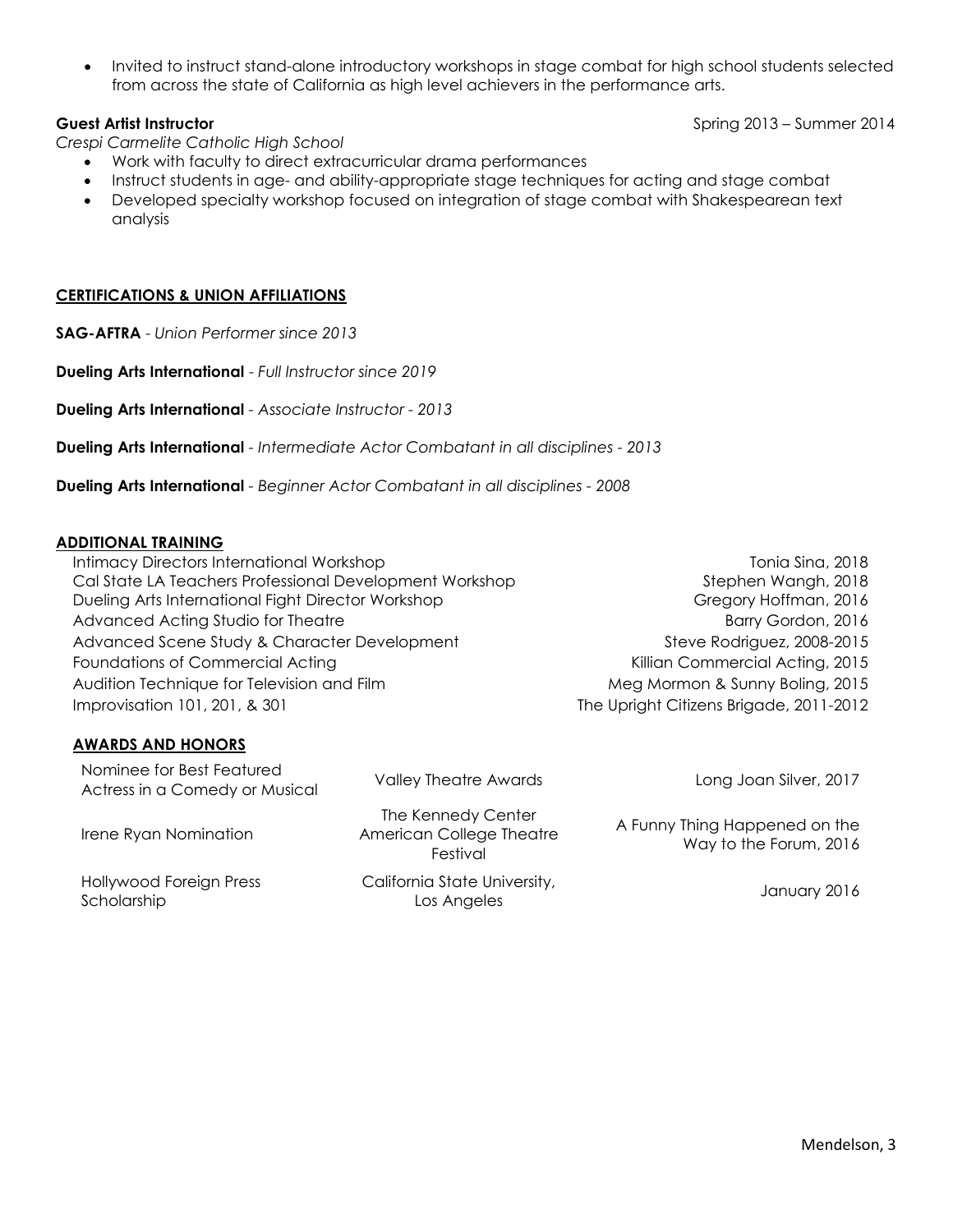### **ACTING EXPERIENCE: Theatre**

| The Lady Demands<br>Satisfaction                                        | Duchess Theodosia Pepperston<br>(lead)                    | LOFT Ensemble, 2018                               |
|-------------------------------------------------------------------------|-----------------------------------------------------------|---------------------------------------------------|
| Othello                                                                 | <b>Bianca (Supporting)</b>                                | Shakespeare on the Bluff, 2018                    |
| The Dead Guy                                                            | Christy, Security Guard, Sheila,<br>Woman #1 (supporting) | Cal State LA & Hollywood Fringe<br>Festival, 2018 |
| Holy, Seductive Dance                                                   | Newscaster (supporting)                                   | Cal State LA, 2017                                |
| Long Joan Silver                                                        | Long Joan Silver (lead),<br>Jennifer Gunn (supporting)    | LOFT Ensemble, 2017                               |
| King Lear                                                               | Reagan (supporting)                                       | LOFT Ensemble, 2016                               |
| A Funny Thing Happened on<br>the Way to the Forum                       | Marcus Lycus (supporting)                                 | Cal State LA, 2016                                |
| A Midsummer Night's Dream                                               | Titania (lead)                                            | LOFT Ensemble, 2015                               |
| Take My Life, Please                                                    | Officer Banana (supporting)                               | The Tavern Rakes, 2014                            |
| Geeks VS Zombies                                                        | Alex (supporting)                                         | Seat of Your Pants Productions, 2012              |
| <b>Workout Warriors</b>                                                 | Fasha (lead)                                              | New Beginnings One Act Festival,<br>2010          |
| All My Friends                                                          | Lauren (supporting)                                       | The Underground Theatre, 2009                     |
| Angry Young Women In Low<br>Rise Jeans with High Class<br><b>Issues</b> | Sarah (supporting)                                        | The Hollywood Fight Club, 2009                    |
| A Christmas Carol                                                       | Mrs. Fezziwig, Belle, Mrs.<br>Cratchit (supporting)       | Will and Company, 2008                            |
| The Caucus Race                                                         | The Existentialist (lead)                                 | Veritas Theatre Ensemble, 2008                    |
| A Winter's Tale                                                         | Perdita (understudy)                                      | Loyola Marymount University, 2008                 |
| The Duchess of Malfi                                                    | Grisolan/Pescara (supporting)                             | Loyola Marymount University, 2008                 |
| The Rocky Horror Show                                                   | Janet Weiss (lead)                                        | Loyola Marymount University, 2007                 |
| A Piece of My Heart                                                     | LeeAnn (lead)                                             | The Del Rey Players, 2007                         |
| Henry IV, part one                                                      | Poins/The Douglas (supporting)                            | Loyola Marymount University, 2006                 |
| House of Blue Leaves                                                    | <b>Bananas</b> (lead)                                     | The Del Rey Players, 2006                         |
| Dead Man Walking                                                        | Mrs. Delacroix (supporting)                               | LMU and The Actor's Gang, 2005                    |
| Cry Havoc                                                               | Sadie (supporting)                                        | Loyola Marymount University, 2005                 |
|                                                                         |                                                           |                                                   |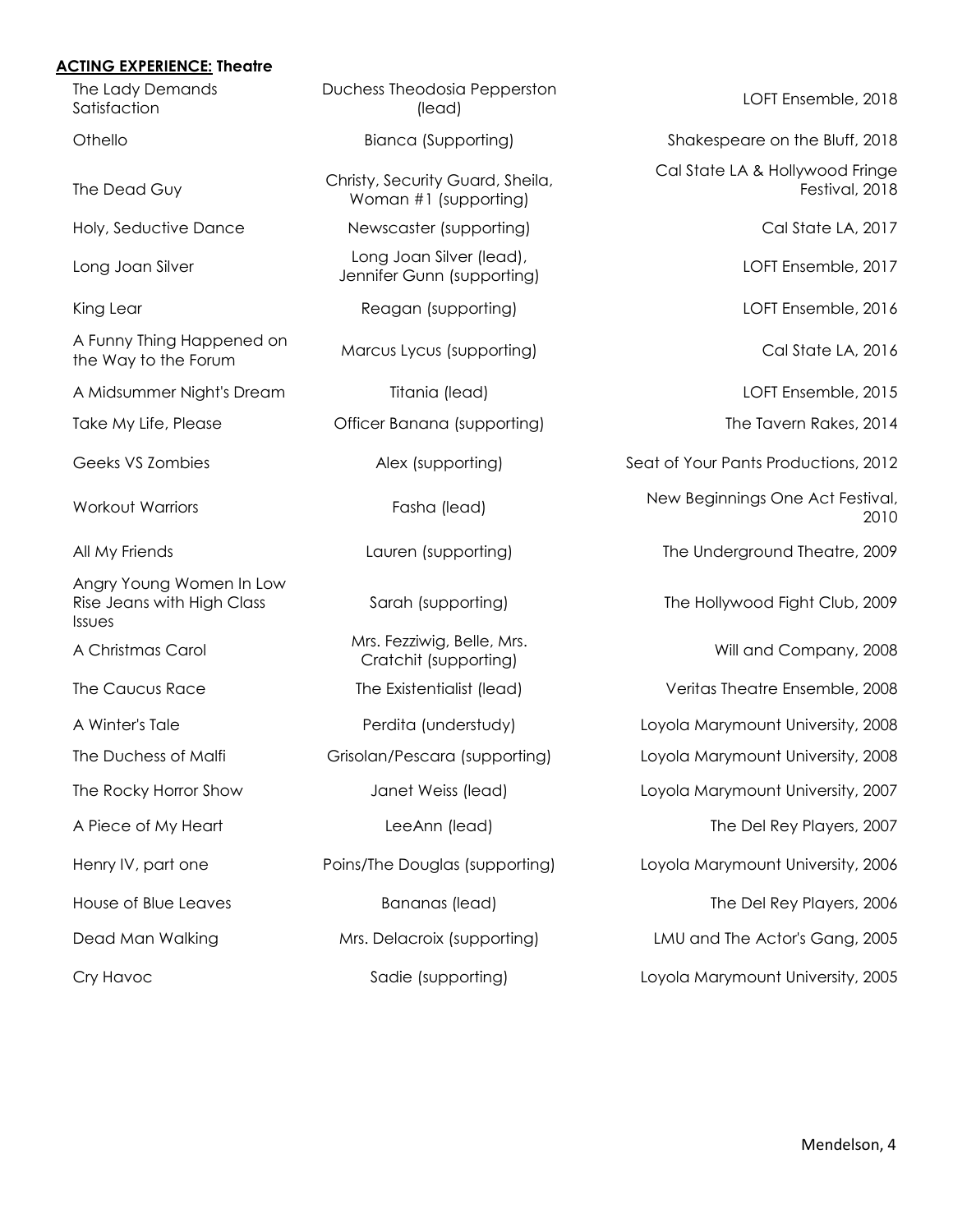# **ACTING EXPERIENCE: Film**

| Club Vida                            | Vida (lead)          | Cal State LA student film,<br>dir. Moses Isreal Gurerro     |
|--------------------------------------|----------------------|-------------------------------------------------------------|
| Cigarette Girl                       | Valerie (lead)       | Cal State LA student film,<br>dir. Janet Miller             |
| <b>Corner Store Blues</b>            | Charlie (lead)       | Cal State LA student film,<br>dir. Moses Isreal Gurerro     |
| I Love You, But                      | Daniella (lead)      | independent,<br>dir. Orchid Cameron, 2014                   |
| Wonderland                           | White Rabbit (lead)  | independent,<br>dir. Samantha Sciotti, 2014                 |
| Mason Jar                            | Megan King (lead)    | Chapman School of Film, 2013                                |
| Tutor                                | Beth(lead)           | Chapman School of Film, 2013                                |
| Scene of the Crime                   | Zoe Dawes (lead)     | independent,<br>dir. Andre Wiggins, 2010                    |
| <b>First Impressions</b>             | Girl (lead)          | Brooks Film Institute, 2008                                 |
| <b>ACTING EXPERIENCE: Television</b> |                      |                                                             |
| Operation Repo (S6, Ep13)            | supporting           | TruTV, original air date 02/15/10                           |
| <b>ACTING EXPERIENCE: New Media</b>  |                      |                                                             |
| 90's Sitcom Montage                  | Sam (lead)           | sketch comedy episodic,<br>Mouth Mouth Productions, 2012    |
| Dating a Star Wars Nerd, Ep. 1       | Girlfriend (lead)    | sketch comedy episodic,<br>Mouth Mouth Productions, 2012    |
| Lady Wax                             | Host (lead)          | sketch comedy episodic,<br>Mouth Mouth Productions, 2011    |
| For Now                              | Veronica (lead)      | independent new media short,<br>dir. Jordan Crompton, 2010  |
| <b>LAPD: Pregnant Detectives</b>     | Dead Girl (featured) | FunnyOrDie.com featured short,<br>dir. Andrew DeYoung, 2009 |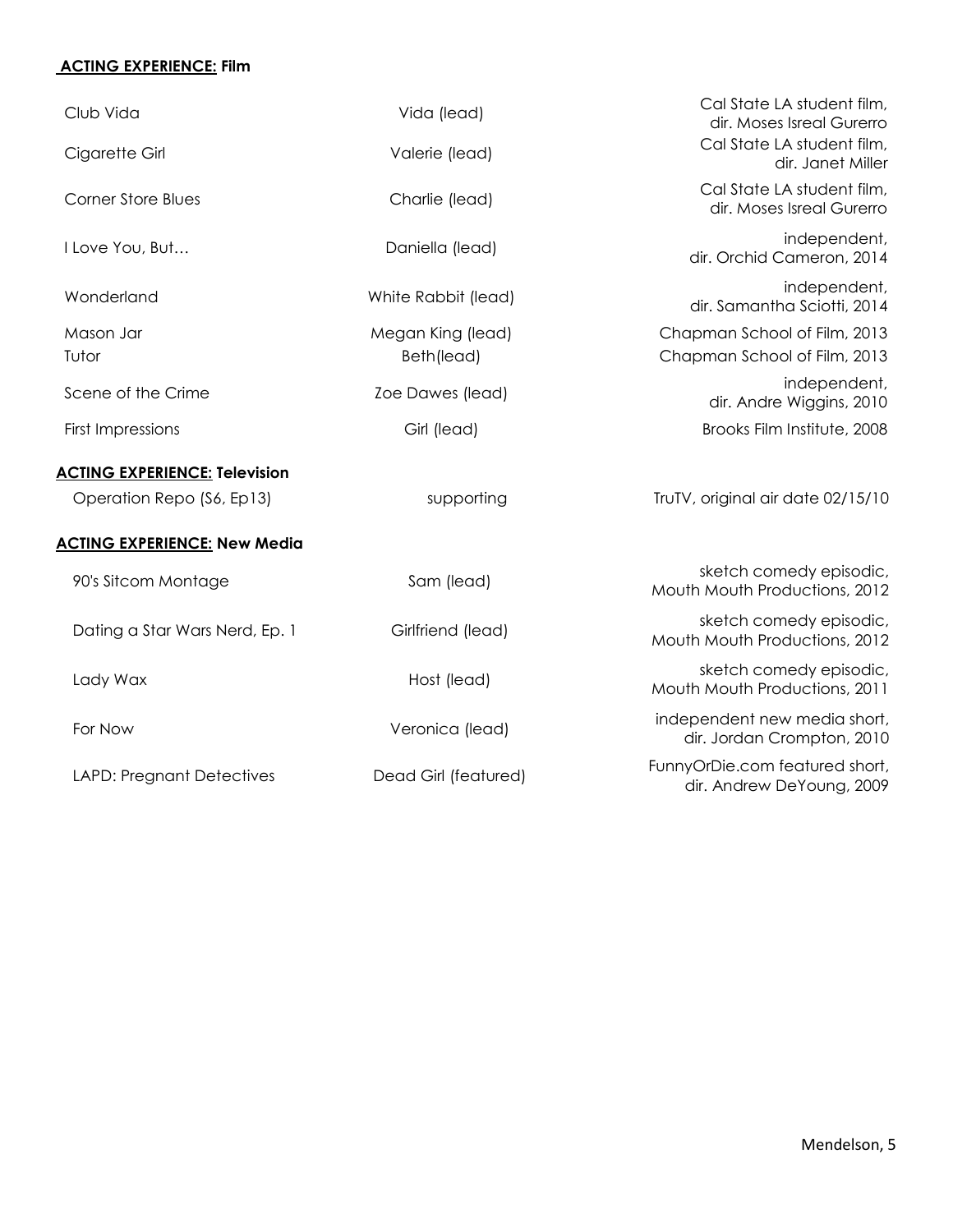# **STAGE COMBAT EXPERIENCE: Performance for Theatre**

| Long Joan Silver                                     | unarmed and cutlass                             | LOFT Ensemble, 2017                   |
|------------------------------------------------------|-------------------------------------------------|---------------------------------------|
| King Lear                                            | unarmed, dagger, and found<br>object            | LOFT Ensemble, 2016                   |
| Geeks VS Zombies                                     | unarmed and baseball bat                        | Seat of Your Pants Productions, 2012  |
| The Caucus Race                                      | unarmed and found object                        | Veritas Theatre Ensemble, 2008        |
| Workout Warriors                                     | unarmed                                         | New Beginnings One Act Festival, 2010 |
| The Duchess of Malfi                                 | fight captain, unarmed, found<br>object, dagger | Loyola Marymount University, 2008     |
| Henry IV, part one                                   | broadsword and battle axe                       | Loyola Marymount University, 2006     |
| House of Blue Leaves                                 | unarmed                                         | The Del Rey Players, 2006             |
| <b>STAGE COMBAT EXPERIENCE: Performance for Film</b> |                                                 |                                       |
| Mason Jar                                            | unarmed techniques                              | Chapman School of Film, 2013          |

| The Bronze Court        | single rapier | Independent new media episodic,         |
|-------------------------|---------------|-----------------------------------------|
|                         |               | 2013<br>Independent new media episodic, |
| The Teen Titans Project | Broadsword    | 2013                                    |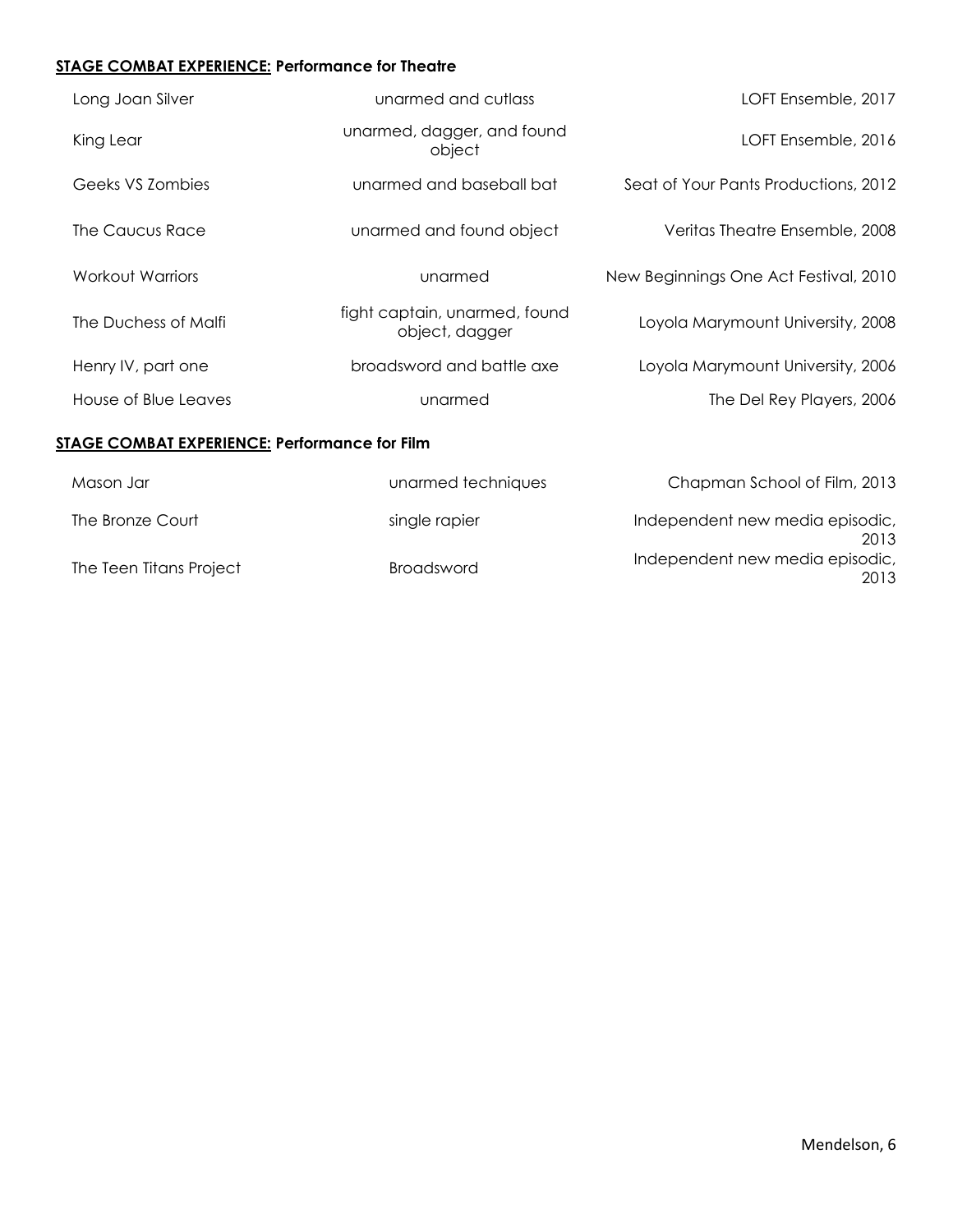### **STAGE COMBAT EXPERIENCE: Fight Direction**

| Bloody, Bloody Andrew Jackson                     | Unarmed, found object, and melee-<br>style fights                                                                                   | Milken Community School, 2019                  |
|---------------------------------------------------|-------------------------------------------------------------------------------------------------------------------------------------|------------------------------------------------|
| The Lady Demands Satisfaction                     | smallsword, unarmed and found<br>object fights; comedic violence                                                                    | LOFT Ensemble, 2018                            |
| Peter and the Star Catcher                        | knife, cutlass and unarmed<br>techniques                                                                                            | Milken Community School, 2018                  |
| Wolf Cub                                          | stage falls and tumbling                                                                                                            | McCadden Place Theatre, 2018                   |
| The Dead Guy                                      | unarmed and found object<br>techniques                                                                                              | Cal State LA, 2018                             |
| Romeo & Juliet                                    | knife and unarmed techniques                                                                                                        | LOFT Ensemble, 2018                            |
| Vengeance                                         | unarmed and firearm techniques                                                                                                      | LA 48 hour Film Festival, 2017                 |
| The Bachelors                                     | unarmed and found object<br>techniques                                                                                              | The Tavern Rakes, 2017                         |
| <b>School For Wayward Girls</b>                   | unarmed and found object<br>techniques                                                                                              | LOFT Ensemble, 2017                            |
| Latina                                            | various unarmed techniques                                                                                                          | Cal State LA, 2016                             |
| Hello, Game of Thrones (parody<br>online content) | unarmed, broadsword and found<br>object techniques                                                                                  | Perfectly Serious Productions, 2016            |
| Dracula: Blood Before Dawn                        | unarmed, small sword, dagger,<br>double falcatta, staff, axe, and<br>found object techniques, one-on-<br>one and melee style fights | LOFT Ensemble, 2016                            |
| McCready                                          | unarmed and found object<br>techniques                                                                                              | Hollywood Fringe Festival, 2016                |
| Star Wars: The Path Of Freedom                    | Lightsaber & unarmed techniques                                                                                                     | Star Wars Fan Film Contest<br>Submission, 2016 |
| One Flew Over the Cuckoo's<br>Nest                | unarmed combat techniques                                                                                                           | LOFT Ensemble, 2015                            |
| Will You Save Them?                               | armed and unarmed combat<br>techniques and blood effects                                                                            | LOFT Ensemble, 2014                            |
| Friend of the Devil                               | two person swordfight (single rapier)                                                                                               | The Tavern Rakes, 2014                         |
| Hamlet                                            | armed and unarmed combat<br>techniques, two person swordfight<br>(rapier and dagger)                                                | LOFT Ensemble, 2014                            |
| <b>Cahoots Macbeth</b>                            | two person swordfight (broadsword)                                                                                                  | Loyola Marymount University, 2014              |
| The Bronze Court                                  | two person swordfight (single rapier<br>vs. small sword), consultation on two<br>person fight (unarmed and single<br>knife)         | independent new media short, 2013              |